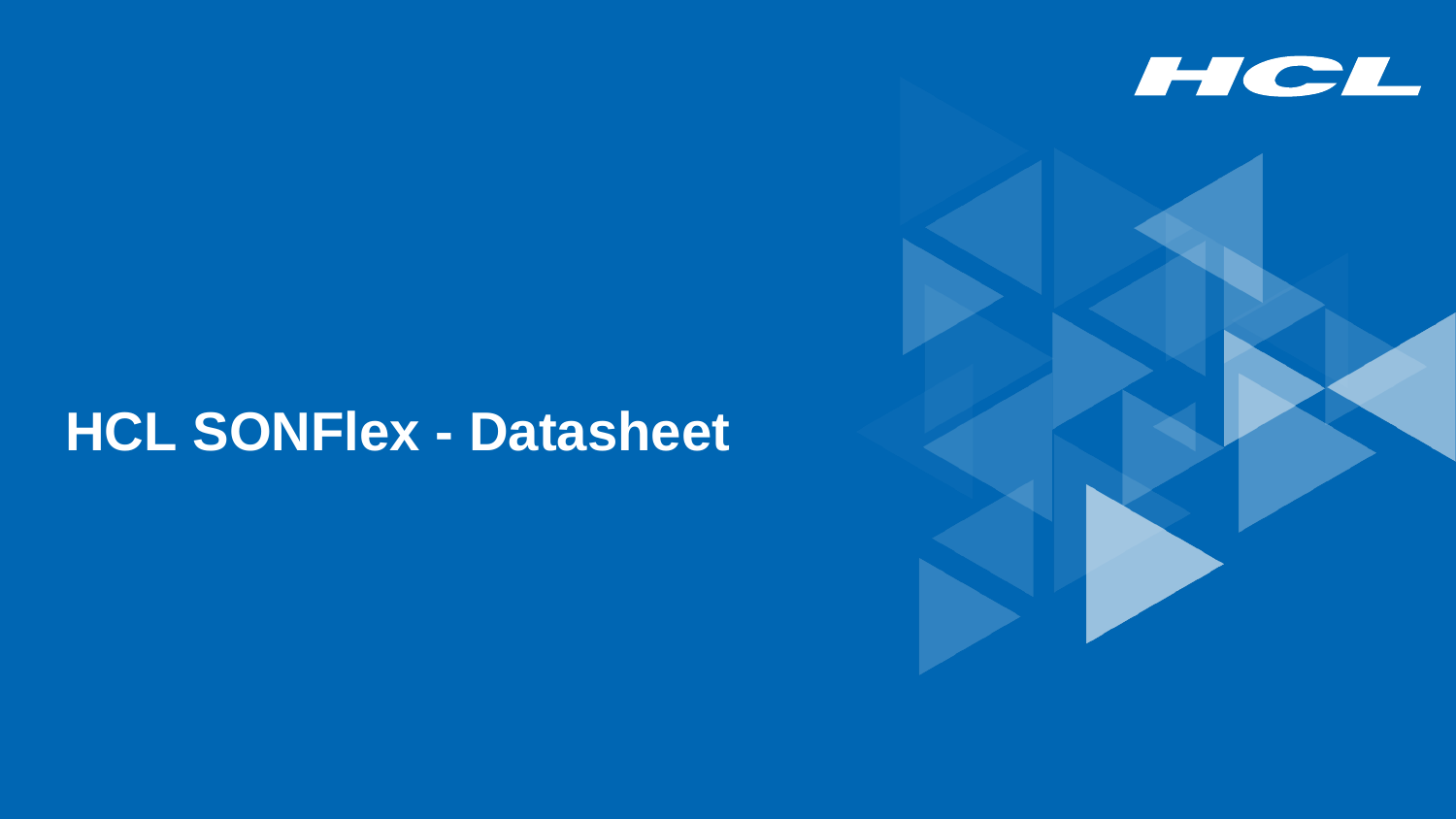# **The new era of RAN automation for reducing costs and agile service innovation**

HCL SONFlex extends the Self-Organizing Network (SON) automation and optimization capability to its full potential. It enables operators to create customized applications for their individual needs in an agile development cycle, significantly shortening the time to market for new service launches and increasing SON savings. Part of the HCL Telecommunication offering, it is a future-proof solution supporting your end-to-end service automation and optimization needs.

#### **Product Overview**

When rolling out 5G, operators will be facing the challenge of deploying millions of smaller cells with significantly increased network complexity. They will need to configure and manage the new radio features to manage the connection and coordination with the underlying 4G layer; to configure the interconnection between the centralized and remote network components; and create (and then continually optimize) the network slices required to support the new services.

Facing the need to innovate their service offering in an ever-accelerating rate, mobile operators seek Self-Organizing Network (SON) automation and optimization solutions that can be customized for their specific needs and be rapidly deployed in an agile manner to improve network performance, assure the service Key Quality Indicators (KQIs), and reduce operational costs.

Many operators are looking to commoditize the Radio Access Network (RAN), via "Open RAN" initiatives, for example, which is making a multi-vendor and multitechnology SON solution a critical enabler to avoid vendor lock-in while managing the complexities of a network mix where there are different RAN vendors, technologies, hardware types, and software versions simultaneously.

HCL SONFlex extends SON automation and optimization capability to its full potential. It enables operators to create customized applications for their individual needs in an agile development cycle, significantly shortening the time to market to be ready for service launch and to make the most of SON savings.

2 Technology for the Next Decade, Today. Copyright © 2020 HCl Technology for the Next Decade, Today. Computer Limited in which computer Limited in the Next Decade, Today. Computer Limited in the Next Decade, The Next Decad HCL SONFlex expands HCL's market-leading SON platform to operator-led innovation. It provides powerful services and a feature-rich RESTful API that can enable intent-based development of SON applications while managing the complexities of the underlying networks. It reduces the need for SON and radio-vendor expertise, supporting deployment of multiple SON functions simultaneously on the same network with powerful conflict management and coordination between the different applications.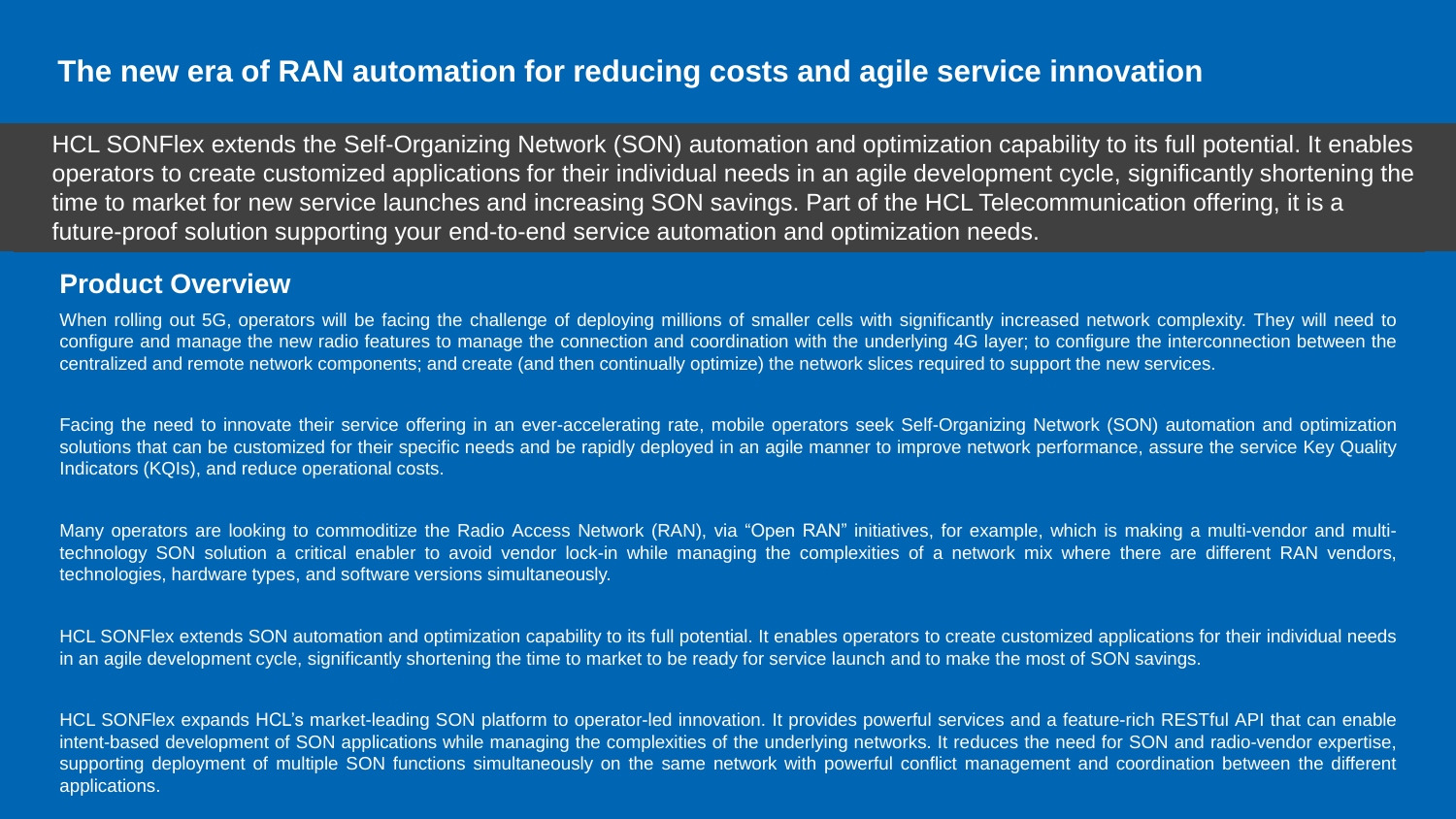# **Features and Benefits**

#### **Table 1 outlines features and benefits of HCL SONFlex solution**

#### Table 1. Features and Benefits

| <b>Feature</b>                                                        | <b>Benefit</b>                                                                                                                                                                                                                                                                                                                      |
|-----------------------------------------------------------------------|-------------------------------------------------------------------------------------------------------------------------------------------------------------------------------------------------------------------------------------------------------------------------------------------------------------------------------------|
| Multi-vendor, Multi-technology open platform for SON<br>innovation    | Reduce the cost of development, deployment, and maintenance of SON applications, and the cost of introducing new SON<br>solutions successfully into your network. Eliminate the need to understand the complexities of writing a closed-loop application, or<br>the internal aspects of connecting to the RAN of a specific vendor. |
| Intent-driven vendor-agnostic optimization with HCL<br>SON's insights | Enable faster time to market and shorten the time between idea inception and application deployment. Shorten the time to<br>value and increase savings.                                                                                                                                                                             |
| <b>Feedback service</b>                                               | Avoid degradation and automatically revert bad actions. Simplify the development of closed- loop SON applications.                                                                                                                                                                                                                  |
| Conflict management                                                   | Conflict management features enable simultaneous operation of multiple SON applications- both operator and third-party.<br>Increase SON value while avoiding conflicts and network degradation.                                                                                                                                     |
| Aligned with 5G SON requirements and ONAP<br>architecture             | This future-proof SON solution is ideally aligned with 5G SON requirements (see Figure 1) and Open Network Automation<br>Platform (ONAP) architecture (see Figure 2).                                                                                                                                                               |
| End-to-end service optimization                                       | Enable operators quick time to market with innovative services while assuring service SLAs across all network domains (RAN,<br>backhaul, core, policy, etc.) while optimizing service slices to assure service SLAs.                                                                                                                |
| <b>SONFlex Studio</b>                                                 | Support extreme automation by non-programmers. Free radio engineers to focus on decision- making activities while automating<br>routine tasks.                                                                                                                                                                                      |
| SON microservices hosting environment                                 | Enjoy instant deployment of SON applications for specific markets or your entire network. The solution offers seamless migration to<br>any hosting environment.                                                                                                                                                                     |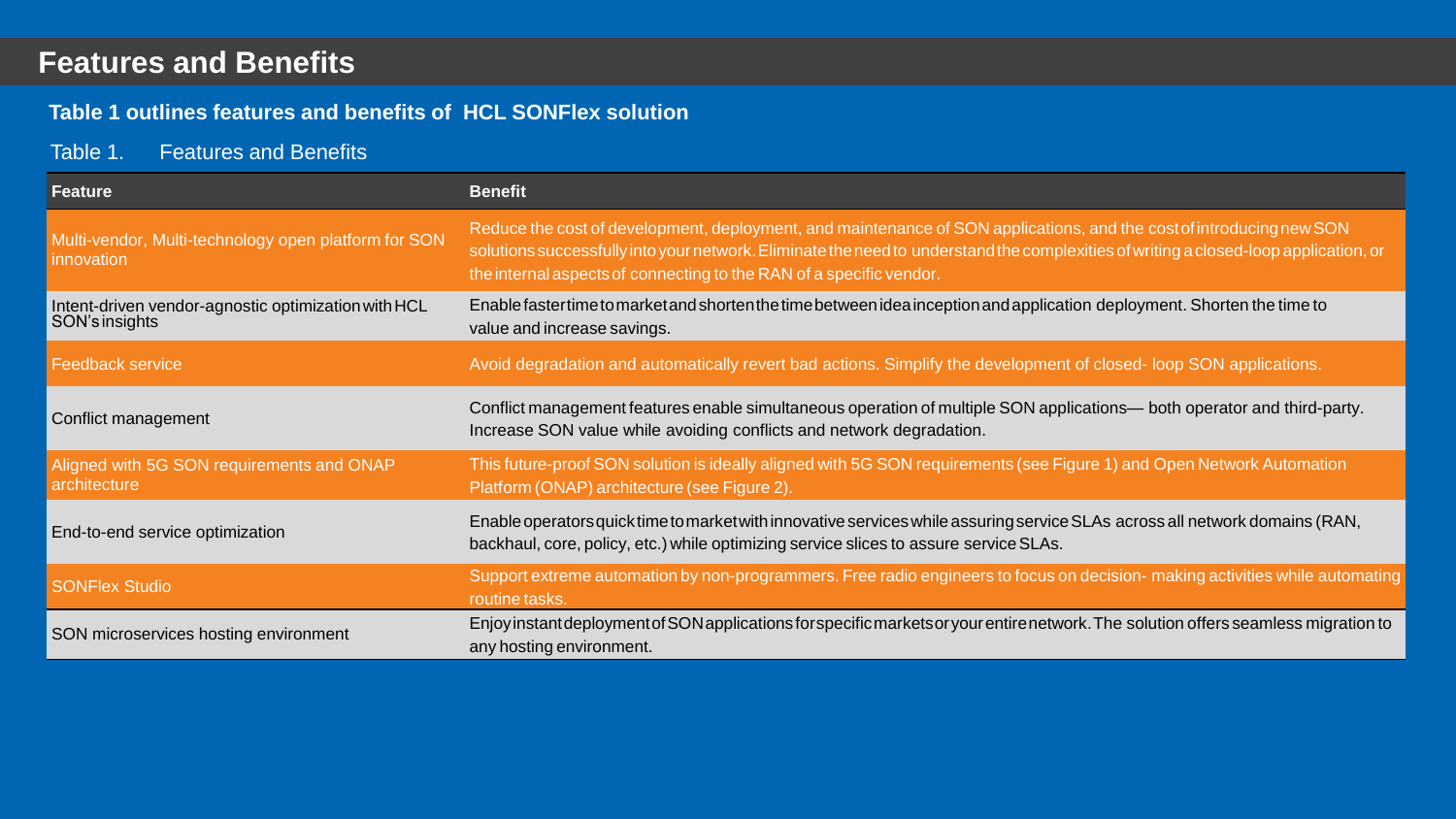# **Architecture**

**The HCL SONFlex virtualized architecture is ideally aligned with 5G SON requirements (see Figure 1).**



#### **Figure 1.**

**HCL SONFlex Alignment with 5G SON Requirements**

HCL SONFlex architecture is ideally aligned and with industry network automation initiatives such as the ONAP open source project (see Figure 2).

HCL SON enables utilizing ONAP architecture across all RAN technologies (3G, 4G, and 5G). ONAP can dynamically instantiate a new RAN VNF while SON would automatically integrate the new VNF and optimize it at the radio network level.

**HCL 5G SON** 

**5G** requirements

 $\mathcal{A}_\mathcal{A}$  Technology for the Next Decade, Today. Copyright  $\mathcal{A}_\mathcal{A}$  and  $\mathcal{A}_\mathcal{A}$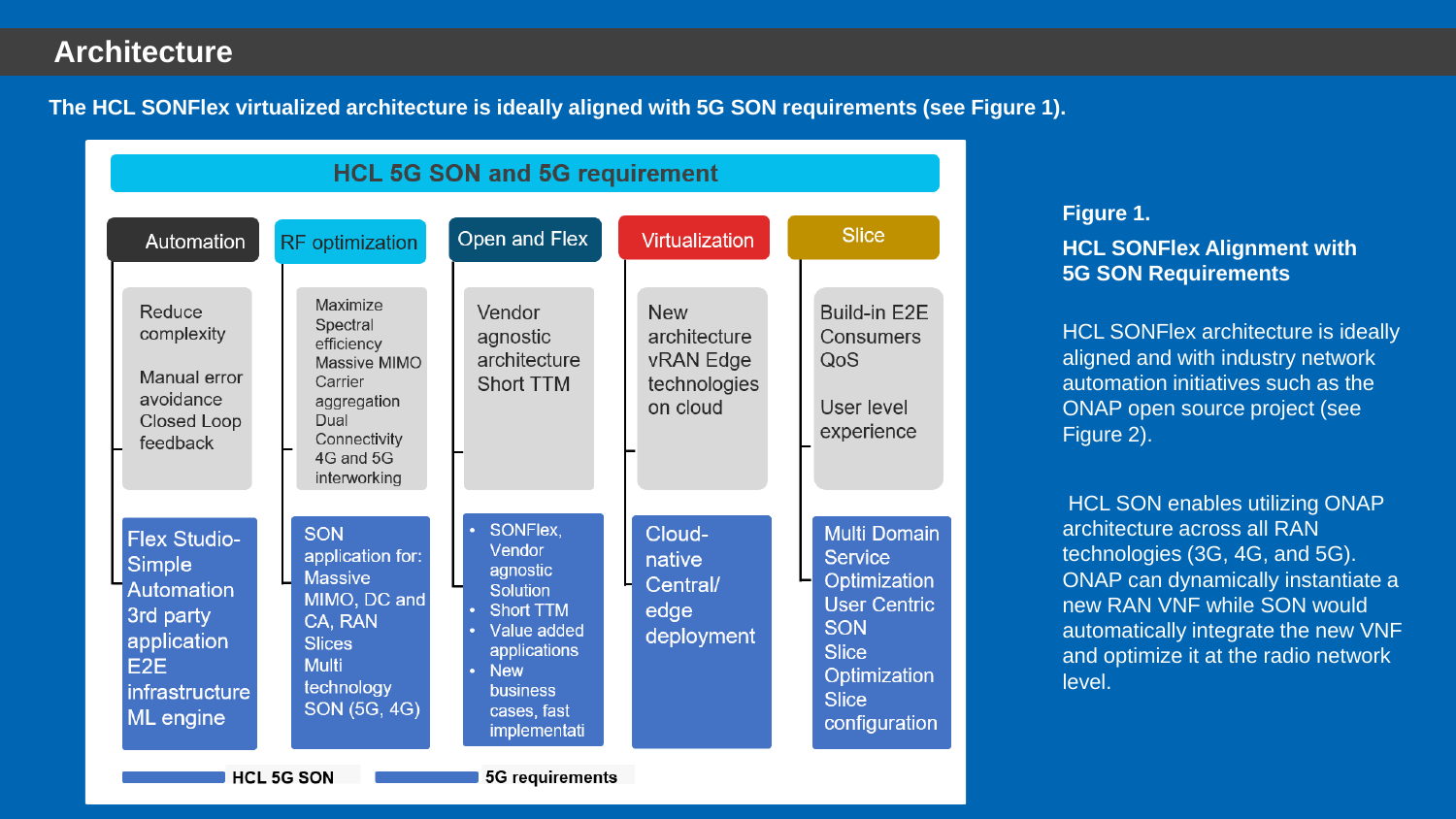# **Architecture**

## **Figure 2. HCL SONFlex and ONAP Architecture**

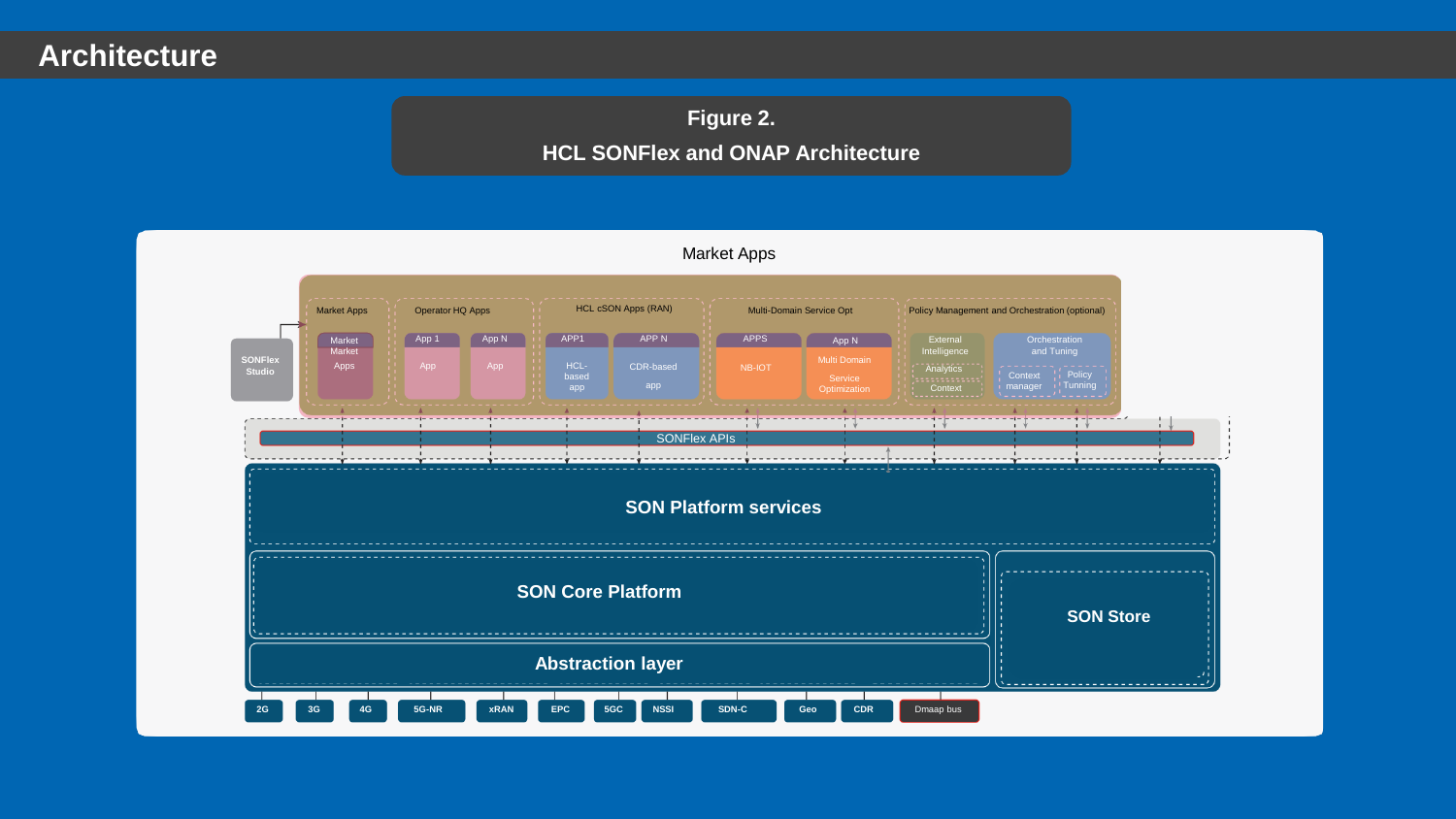# **Architecture**

The HCL SONFlex cloud-native virtualized architecture is ideally aligned with 5G SON requirements (see Figure 1).

Main SONFlex APIs and services include:

- Cloud-Native: Gain instant deployment using the HCL SON Kubernetes-based microservices hosting environment. Easily deploy on a specific area or **your entire network. Seamlessly migrate to any hosting environment**
- Network visibility allows for the retrieval of information related to RAN network elements, configuration, topology, and performance. This includes configuration management parameters and performance management counters, and standard KPIs related to eNBs, cells, and relations.
- **SON Insights** provides visibility into network topology information applicable to SON, such as meaningful neighbors (based on handover statistics), cells with coverage intersection, TAinformation, "face" information (cells covering the same sector), cell down indication, etc.
- **Command service** allows the operator to send action sets to be executed by the HCLSON platform. The API allows the operator to use either vendor-specific names or the HCLSONFlex harmonized names, such that the application can be developed in a vendor- or release-agnostic manner.
- Feedback service allows the application to optionally use the HCL SONFlex feedback services to avoid degradation and automatically revert bad actions (see Figure 3).
- **EXECT GUI services** Applications using the SONFlex APIs are seamlessly integrated into the HCL SONFlex GUI, supporting the management of module activation (i.e. in a polygon or in a group); configuration of per- market application settings and per-cell SON application profiles; seeing all SON activities, including an action layer on the map; as well as management of app notices and logs.
- enhances the agility of the operator to develop required SON applications without dependency upon HCL's SON release cycle. **Easy onboarding of new data sources** - The SONFlex Dynamic performance management feature can enable operators to dynamically onboard (without a software change by HCL) new performance management counters and KPIs that are not collected, by default, by the HCL platform. Similarly, the SONFlex dynamic configuration management feature enables onboarding configuration management components that are not used by default by the SON platform. This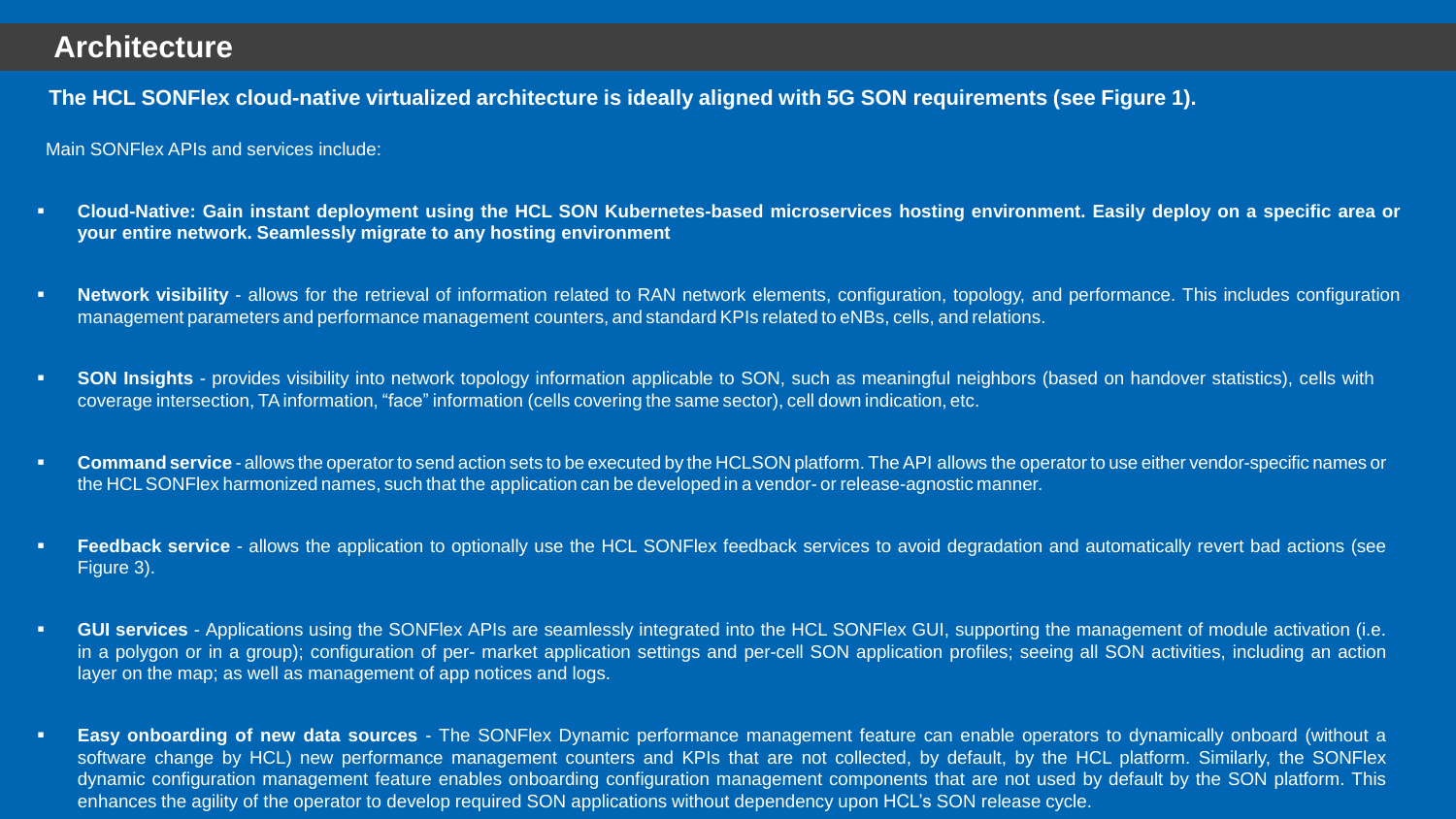# **Take automation to the Next Level with SONFlex Studio**

The SONFlex Studio is a GUI tool that helps non-programmers create light-weight SON automation and optimization solutions using SONFlex APIs. The SONFlex Studio increases the value and productivity of operators and radio engineers, allowing them to focus on decision-making instead of routine tasks. It supports zero time to market to address market needs, tailored to market challenges and operational practices (even in cases where there is no business justification, or when there is no capacity to develop a SON application by a development team). The HCL SONFlex hosting environment allows instant local deployment of the solution in a specific market (or group of cells in the market) while orchestrated with the other apps by the SONFlex Conflict Management service. This enables users to drive innovation from the ground up, as market apps can be shared with other markets.

#### **HCL SONFlex Application Hosting**

HCL SONFlex provides an optional hosting environment for scalable and robust deployment and hosting of SON apps (running the apps on the HCL SON platform). This Kubernetes-based microservice-hosting environment supports instant onboarding of SON applications. This environment can be used in conjunction with other hosting environments (for example, ONAP) for quick deployment of an algorithm prototype or business-case analysis (without the overhead associated with onboarding it elsewhere) or for a market-specific app. The SON microservices onboarded to HCL's app hosting environment can be easily migrated to another ONAP environment without having to change the way the SONFlex APIs are used.

#### **Summary**

The HCL SONFlex platform and APIs have been designed based on HCL's field-proven experience in delivering scalable, multi-vendor, multi-technology SON solutions for all technologies and deployment modes. SONFlex has been hardened over years of use for internal HCL SON development, and since its launch last year, it has been field- proven with Tier 1 accounts in North America and Europe. It is currently the only solution in the industry that has been field-proven to scale up for more cells and more applications with powerful SON insights, orchestration, conflict management, and feedback.

As part of the HCL Telecommunication offering, HCL SONFlex is a future-proof solution for 5G optimization, supporting integration into multiple network domains such as the transport and backhaul, the core, and policy domains, enabling end-to-end service optimization solutions